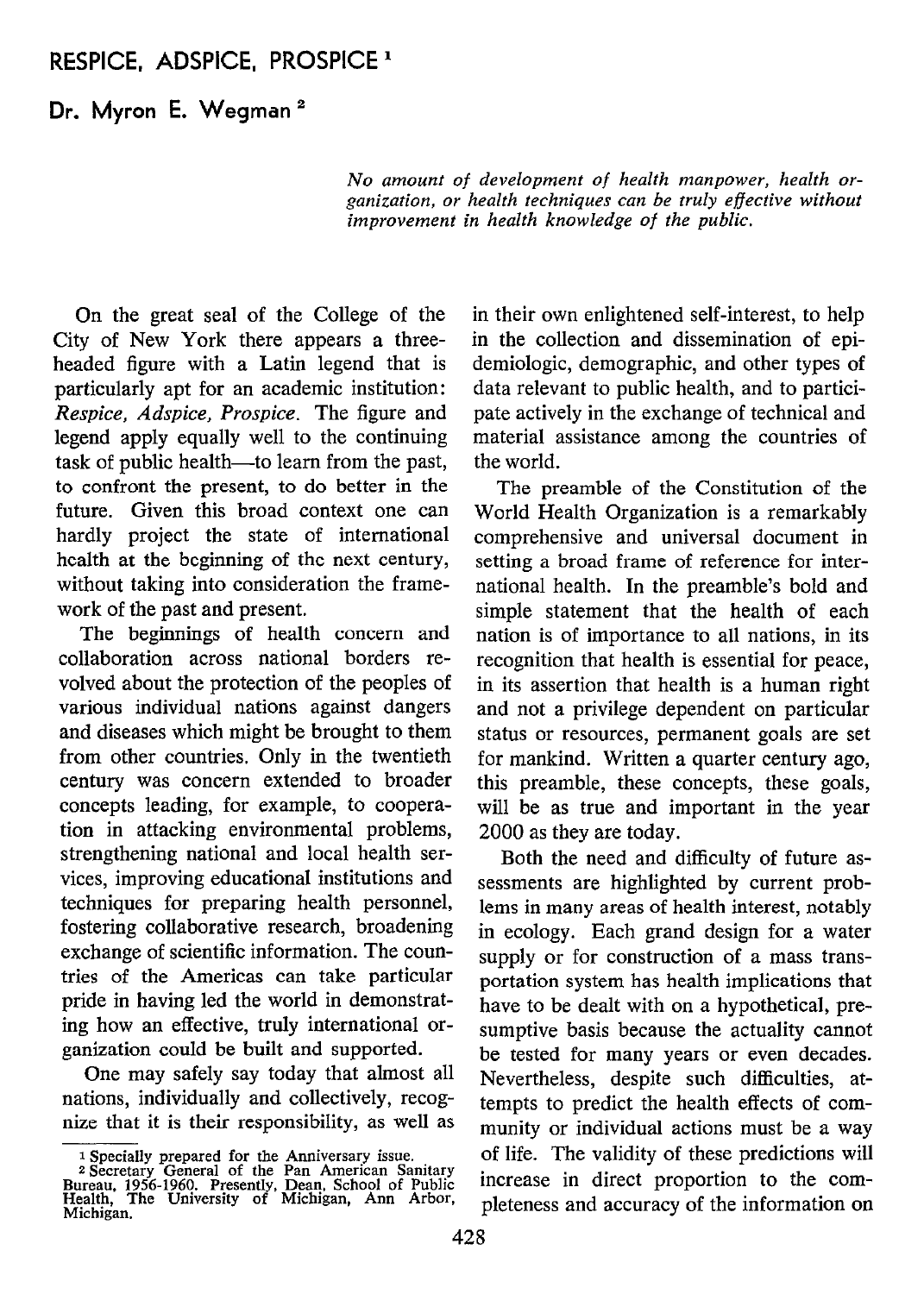which they are based and in the objectivity with which the various factors are assessed.

Some of the difficulties in the predictive process are reflected in the early abandonment of the decision of the First World Health Assembly to assign "top priority" to certain subjects, specified originally as malaria, maternal and Child health, tuberculosis, venereal diseases, nutrition, and environmental sanitation. It very soon became apparent that such a classification was not helpful, in view of the great diversity around the world and the unpredictability and irregularity of temporal change in a given situation in a particular country. To be sure, al1 six of these problems still constitute major preoccupations for most of the world's population. Even in a country like the United States of America four and possibly five of the six are still substantial public health problems, at least for defined segments of the population.

In the 25 years since the Interim Commission first considered program priorities, there have been great changes in health conditions in many countries. In some areas, there has been impressive and almost universal progress. Millions of persons formerly living constantly with endemic malaria are now essentially free of this scourge. Smallpox incidence has dropped dramatically in the Hemisphere-to a mere 19 cases in 1971, all of them in a single country-and other diseases, such as measles, diphtheria, and whooping cough are far less prevalent in some countries.

What is not always appreciated is that in certain instances the differences between countries with the best and with the poorest records have become even greater. As the more affluent countries have had striking reductions in infant mortality, to levels which might not have been thought possible a generation ago, there are still populous regions of the world where half the babies bom do not live to their 5th birthday. Environmental problems have also reflected extremes. Many more communities now have acceptable water supplies but in the "wellsanitated" countries technological progress has been accompanied by unforeseen ecologic disturbances. To put it in apparently contradictory terms, things are getting worse as things are getting better.

An encouraging sign is the increase in intemational collaboration for health which has been steady and of considerable dimension in the past 25 years. For example, the First World Health Assembly adopted a regular program and budget of \$4.7 million, while the Twenty-Fifth Assembly will consider an effective working budget of \$90,- 000,000, to which must be added great expansion in other funds directly or indirectly expended for world health. Many believe that still faster growth in program and budget was possible and the results would have been much more productive. The demonstrated effectiveness of what has been accomplished is testimony for this point of view.

Against this background what are likely to be the problems at the beginning of the next century? Surely the preamble of the Constitution of the World Health Organization will have become even more vital with greater recognition that health is more than the absence of disease and infirmity. Attention to health aspects of the environment will hopefully have paralleled the general increase in public concern for ecology. If the advice of health experts is utilized to a far greater extent than at present, this should foster a better and healthier life. The monumenta1 world-wide needs for adequate water supply and acceptable housing may be reduced quantitatively but the residue will be far greater than any accomplishment foreseeable at present. Major research needs to be done in the economic and technical development area, for the health benefits of adequate water and housing are well understood. By contrast we know far too little of the balance between benefit and danger of pesticides. Pollution of the air by gases, by particulate matter, and by ionizing radiation needs far more quantitative as well as qualitative evaluation.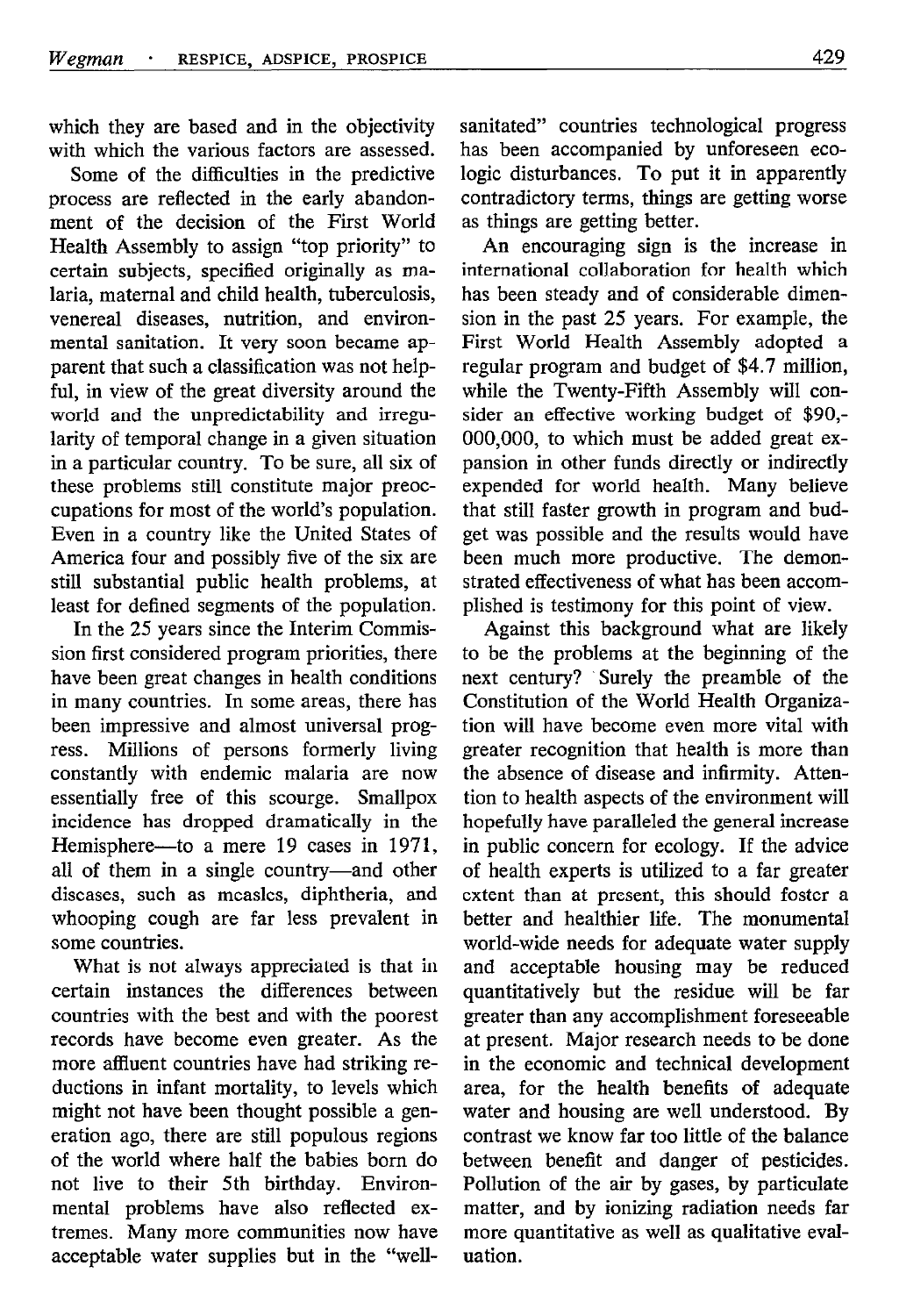Greater control of the biological environment has been one of the triumphs of public health and is likely to progress at an even faster pace. This very progress, however, brings with it its own dangers, likely to be exaggerated in coming years. Even now, there is a kind of smug acceptance that low rates of infectious disease will continue indefinitely and there is corresponding negligence of the kind of vigilance necessary to maintain control. With further and more widespread progress will come even greater danger and correspondingly greater need for effective health organization and surveillance. Hopefully more progress will have been made toward the eradication of malaria and of tuberculosis, yet the growing size of the task, in part because of the influence of political disturbances and warlike operations, plus unwillingness of the member countries to commit the necessary resources, makes many health workers skeptical that the goal will have been reached by the opening of the twenty-first century. There is perhaps more hope of smallpox eradication but only if initial successes can be consolidated and advanced by greater mobilization of resources.

Far greater expansion of health services, national and international, will be required if we are to extend more broadly the wellproven available preventive measures for such diseases as diphtheria, tetanus, whooping cough, to correlate activities with the agricultura1 sector so that food shortages may be eliminated as the cause of malnutrition, and to so organize a medical care system that those diseases which do occur will be treated promptly and adequately.

If we are to think seriously of ever attaining the WHO definition of health, we must improve the intrinsic nature of human beings, a highly complicated problem. It is likely that we can carry out more effective guidance of human growth if we capitalize on existing and prospective possibilities for

better knowledge of the physiology and psychology of nutrition and can achieve more balanced food production.

One may hopefully contemplate substantial increase in productivity of genetics research but application of this knowledge to society will not be easy. Decisions on family size and Child spacing are directly affected by the complexity of human traditions, needs, and emotions. Many believe that natural interests and instincts will, ín the long run, work for betterment, provided that there is continuing expansion in knowledge of family planning techniques, in discovery of more effective contraceptives, and in effective revision of legislation and development of a distribution system so that all methods are equally available to all, regardless of social or financia1 status.

To accomplish the above, improved and more comprehensive public health organization will be a major consideration. There is enough knowledge now to establish a sound base for such organization everywhere, but there is great need for continued research on administrative techniques and on the most effective way to deploy all varieties of health manpower. The relation of health planning to total social and economic development is only beginning to be understood and health planning will surely become a more central concem for all national health administrations. In this regard many believe that the World Health Organization ought to undertake a greatly expanded role in establishment of regulations and standards and in the monitoring of national performance in complying with these. Obviously, such a course of action would require even more extensive collaboration among the member countries. It would not, however, involve any loss of national autonomy, since the Organization's role would still be one of reporting findings, leaving further action within national boundaries to the individual countries.

Perhaps the greatest discrepancy in the health field is between our progress in rela-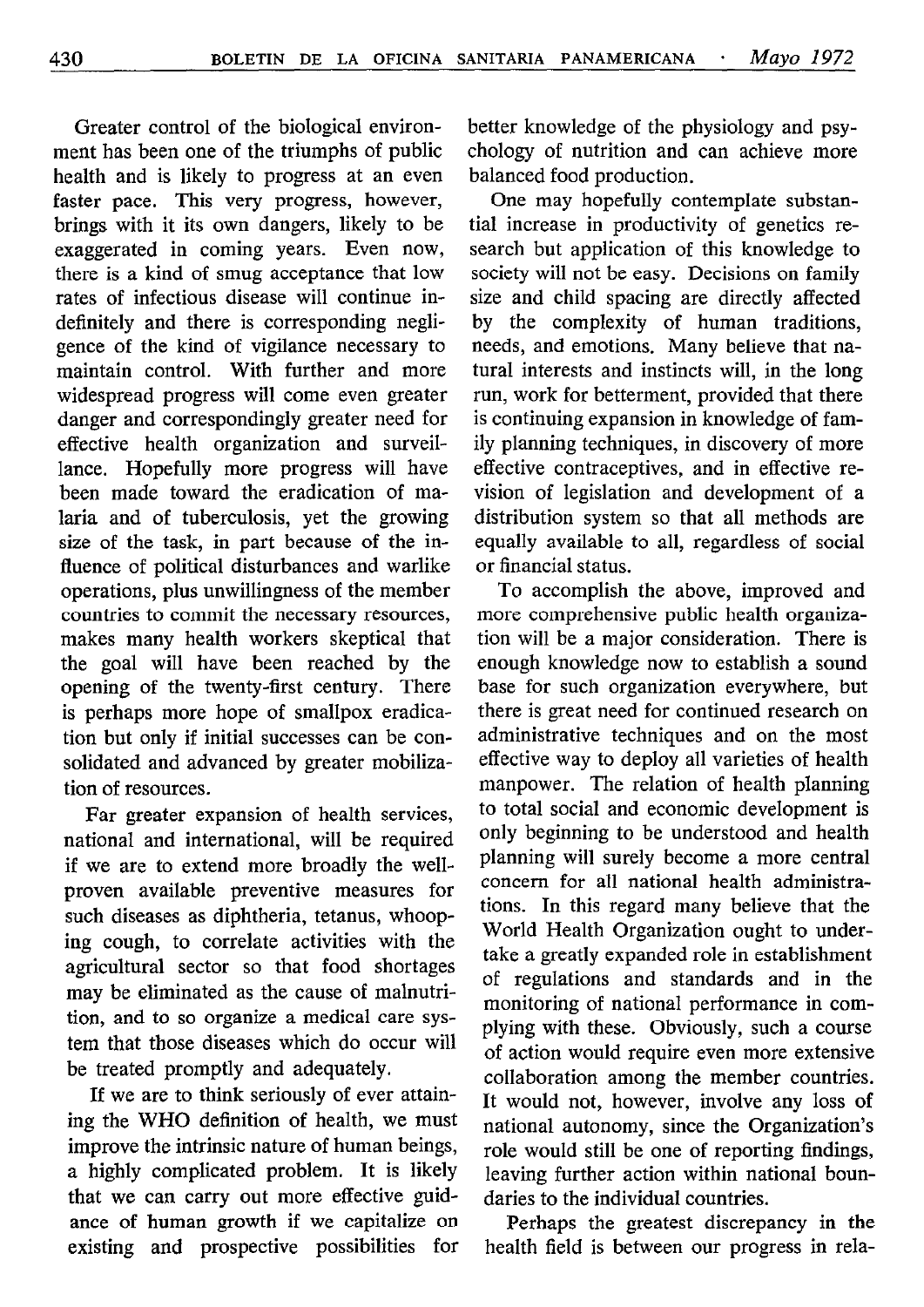tion to physical disease and our slowness in regard to effective and validated treatment measures and preventive techniques for mental disease. That the task is obviously more difficult and more complex than, for example, the relatively simple bacteriumhuman being relationship, ought to be an incentive rather than a deterrent.

No amount of development of health manpower, health organization, or health techniques can be truly effective without improvement in health knowledge of the public. In some areas, for example, the role of the health professional has been so emphasized as to create an over/dependence on him. Education directed at each person and at his family, neighbors, and work place ought to result in better health knowledge and in development of better ways of selecting persons needing the attention of health professionals to ensure more effective utilization of their time.

Finally, one can only hope that the world will resolve some of the great issues which bear more potential for manmade dangers to health than those which nature can devise unaided. The threat of ionizing radiation derives from expanded medical and industrial use but even more from the risk of a world-wide nuclear holocaust. For public health to develop adequately, the need for peace is absolutely basic. Conversely, peace for the world in the year 2000 may well depend upon progress in achieving health.

Will international collaboration and understanding continue to grow? Can the countries agree that the health of all men is SO great a good, so much a prerequisite for "the pursuit of happiness," and so obvious a route for general improvement of international relations, that not only must a larger share of national resources be devoted to health, directly and indirectly, but that war and famine need eradication as much as pestilence? Man has the capacity for this. Will he use it?

## Summary

One can hardly project the state of international health at the beginning of the next century without taking into consideration the framework of the past and present. International health collaboration began as a concern for protection of peoples of various individual nations against dangers and diseases brought to them from other countries. Current concepts, far broader, consistent with greater breadth of public health concern in individual countries, are likely to hold true for the future. The bold and simple statements in the Preamble to the World Health Organization Constitution that health is essential for peace, that it is a human right and not a privilege, will be as true and important in the year 2000 as they are today.

Health advances in the recent past have been substantial, yet differences between countries with the best and those with the poorest records have sometimes become even greater. Some infectious diseases have been almost entirely eliminated but infant mortality in populous regions of the world is still excessive. More communities now have acceptable water supplies but technological progress has often been accompanied by unforeseen ecologic disturbances. Far more needs to be leamed about balance between benefit and danger of pesticides. There is danger that decreased incidence of infectious disease will result in less attention to this important aspect of health. Research and technical advances can be effective only if there is improved public health organization, particularly health planning.

Community health and politics are inevitably intertwined. Intemationally this is reflected in the danger to peace, a central concern to all health people. Man now has the capacity and technical knowledge for extraordinary health advance. Organization and political coordination are essential to achieve this. The optimists believe it can be done.  $\square$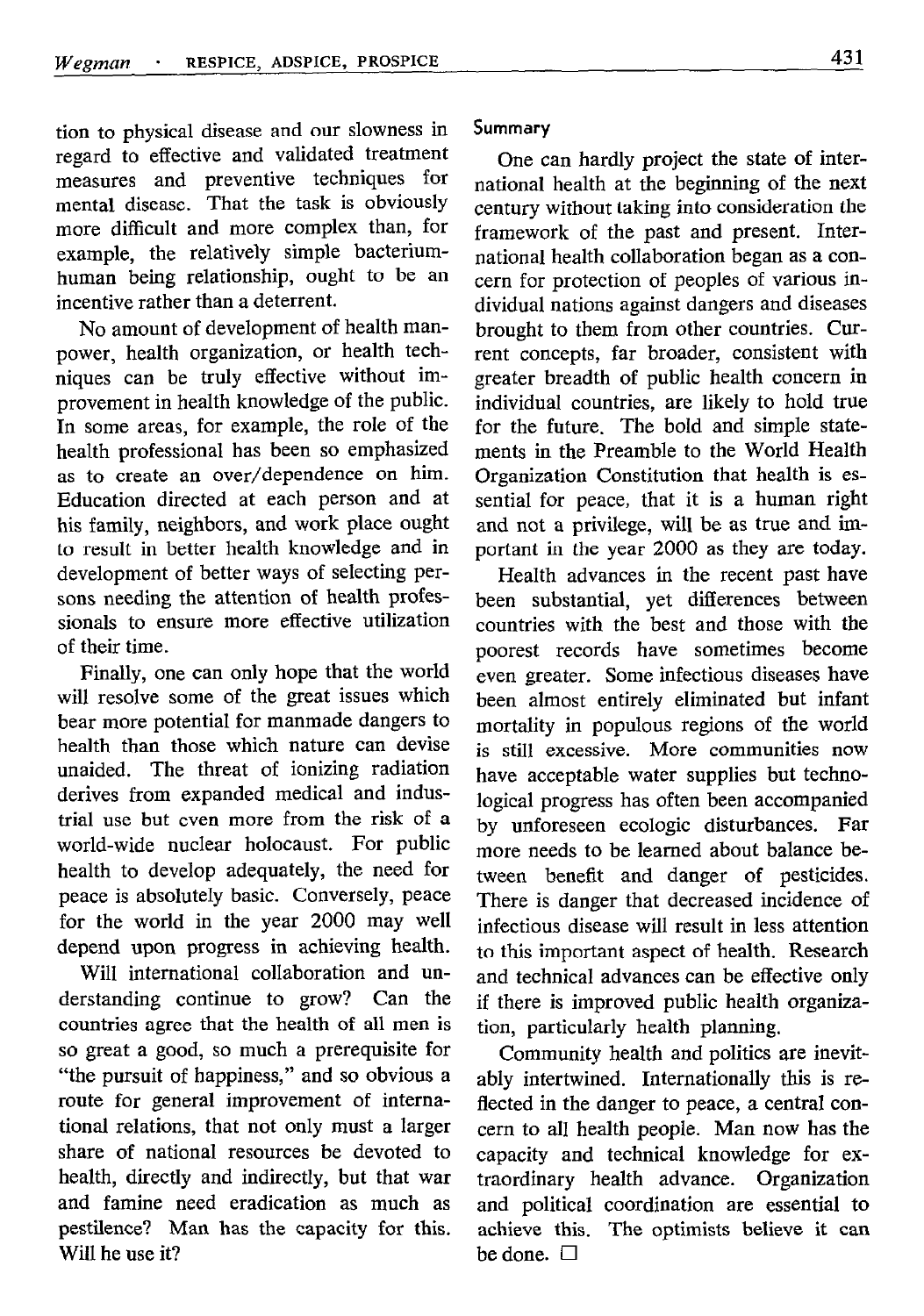### Respice, Adspice, Prospice (Resumen)

Difícilmente se podría proyectar el estado de salud internacional a comienzos del siglo próximo sin tener en consideración la estructura del pasado y del presente. La colaboración internacional en el campo de la salud nació de una preocupación por la protección de los pueblos de las diversas naciones contra los peligros y las enfermedades procedentes de otros países. Los conceptos de actualidad, mucho más amplios, que responden a una mayor preocupación por la salud pública en cada país, regirán probablemente para el futuro. La precisa y sencilla declaración contenida en el preámbulo de la Organización Mundial de la Salud en el sentido de que la salud es esencial para la paz, es un derecho humano y no un privilegio, seguirá siendo tan cierta e importante en el año 2000 como lo es hoy.

En el pasado reciente la salud ha experimentado considerables avances y, sin embargo, las diferencias entre los países mejor situados y los menos favorecidos a veces se acentúan aún más. Se han eliminado casi totalmente algunas enfermedades infecciosas, pero la mortalidad infantil en algunas regiones densamente pobladas del mundo sigue siendo excesiva. Son

Respice, Adspice, Prospice (Resumo)

E quase impossível prever a situacão da saúde internacional no comeco do próximo século sem tomar-se em consideracáo a estrutura do passado e do presente. A colaboracáo internacional no setor de saúde comecou como decorrência da preocupacáo quanto a protecáo de populacóes de várias nacóes individuais contra perigos e enfermidades trazidas de outros países. Os conceitos atuais, muito mais amplos, consistentes com a maior amplitude de preocupacáo de saúde pública em países individuais, sáo tendentes a ser aplicados no futuro. As declarações simples mas categóricas no Preâmbulo da Constituicáo da Organização Mundial da Saúde, de que saúde é essencial a paz, que é um direito humano e náo um privilégio, seráo táo verdadeiras e importantes no ano 2000 como sáo atualmente.

Os melhoramentos no setor de saúde no passado recente tem sido substanciais, entretanto, as diferenças entre países que possuem os melhores índices e aqueles que possuem os piores índices tem aumentado em alguns casos. Algumas doencas infecciosas foram quase in-

más numerosas las comunidades que cuentan con un abastecimiento de agua aceptable, pero los progresos tecnológicos han ido acompañados, con frecuencia, de trastornos ecológicos imprevistos. Queda todavía mucho por aprender acerca del equilibrio entre los beneficios y los peligros de los insecticidas. Existe el peligro de que la disminución de la incidencia de enfermedades infecciosas redunde en perjuicio de la atención que merece este importante aspecto de la salud. Las investigaciones y los progresos técnicos sólo pueden ser eficaces en presencia de una mejor organización de salud pública, particularmente en lo que se refiere a la planificación.

La salud de la comunidad y la política están inevitablemente entrelazadas. En la esfera internacional ello se refleja en el peligro para la paz, preocupación de todos los que laboran en el campo de la salud. El hombre tiene la capacidad y los conocimientos técnicos para realizar un progreso extraordinario en materia de salud. Para ello es indispensable una organización y una coordinación política. Los optimistas creen que se alcanzará este objetivo.

teiramente eliminadas, mas a mortalidade infantil em regióes populosas do universo é ainda excessiva. Maior número de comunidades possuem agora sistemas satisfatórios de água, mas 0 progresso tecnológico frequentemente vem acompanhado de disturbios ecológicos imprevisíveis. É necessário realizar-se maiores estudos sôbre o equilíbrio entre os benefícios e perigos de pesticidas. Existe o perigo de que a decrescente incidencia de doencas infecciosas resulte em menor atencáo a êste importante aspecto de saúde. Pesquisas e progressos tecnológicos podem ser eficazes somente se existir organizacáo de saúde pública melhorada, particularmente planificacáo de saúde.

Saúde comunitária e política sáo inevitavelmente entrelacadas. Internacionalmente, isso é refletido em perigo a paz, preocupacáo principal dos povos de saúde. 0 homem possui agora capacidade e conhecimento técnico para obter extraordinário progresso em saúde. Organizacáo e coordenacáo política sáo essenciais para conseguir estes objetivos. Os otimistas acreditam que isso pode ser alcançado.